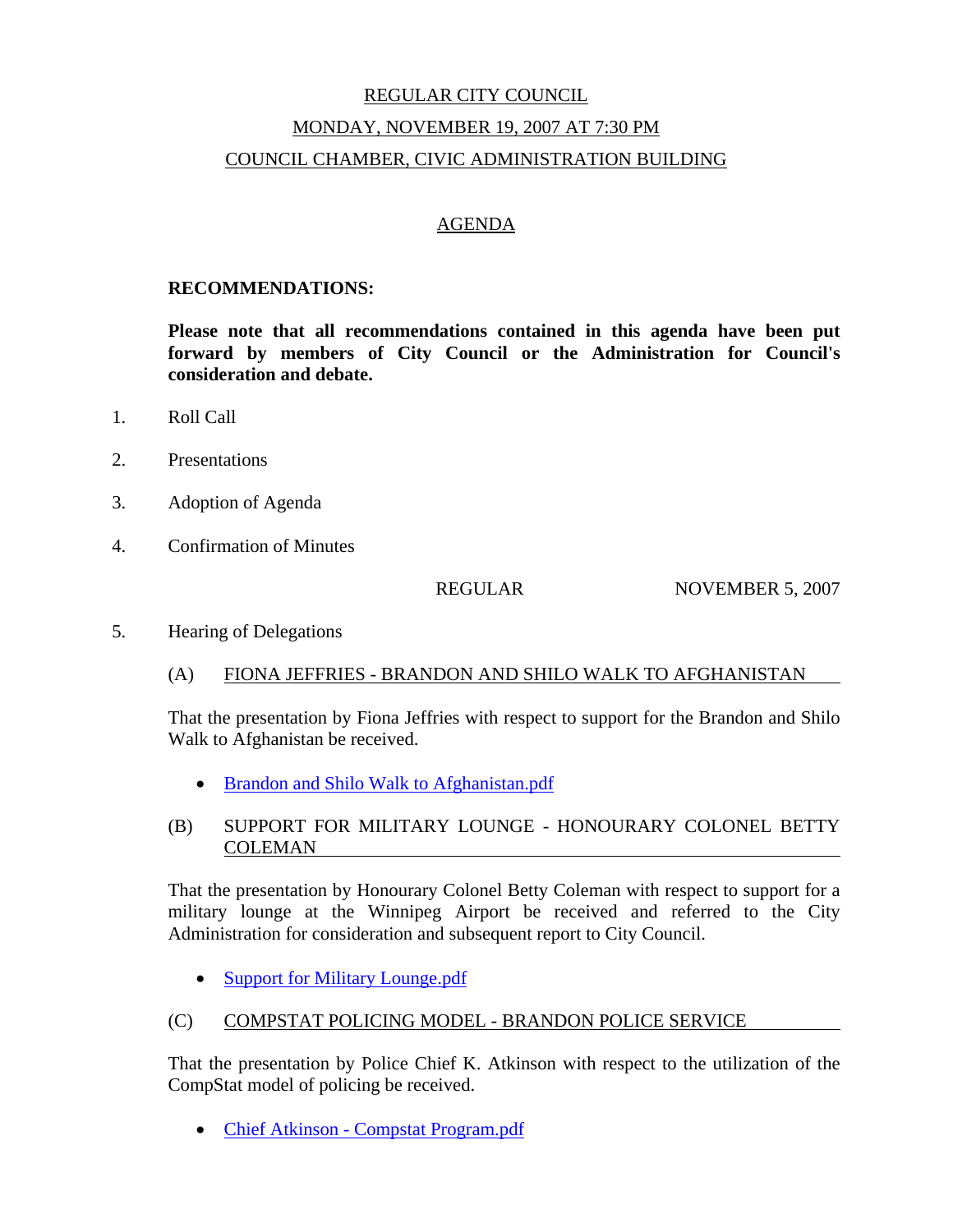- 6. Public Hearing
- 7. Communication and Petitions
- 8. Committee Reports

### (A) AUDIT AND FINANCE COMMITTEE REPORT OCTOBER 30, 2007

That the Audit and Finance Committee report of October 30, 2007 be received.

That the Capital Acquisition and Debt Financing Policy be approved.

- Audit and Finance Committee.pdf
- 9. Enquiries
- 10. Announcements
- 11. General Business
	- (A) ENVIRONMENTAL STRATEGIC PLAN

That Brandon's Environmental Strategic Plan dated October 2007 be adopted and the recommendations contained therein be implemented.

- Environmental Strategic Plan.pdf
- (B) JOINT RECREATION FACILITY

That a Memorandum of Agreement be entered into between the City of Brandon and the Brandon Family YMCA for the development of a joint recreation facility;

and further, that this project be hereby deemed a priority in seeking funding from the Federal and Provincial Governments.

- Joint Recreation Facility.pdf
- Feasibility Study Brandon YMCA.pdf

# (C) PROPERTY PURCHASES - 210 - 8TH STREET AND 212 - 7TH STREET

That 210 - 8th Street and 212 - 7th Street (Lots 15 to 24 inclusive, Block 41, Plan 2 BLTO) be acquired from Parch Investments Ltd. for the sum of \$600,000, whereby such cost plus applicable land transfer taxes shall be funded through the borrowing of funds.

• Property Purchases.pdf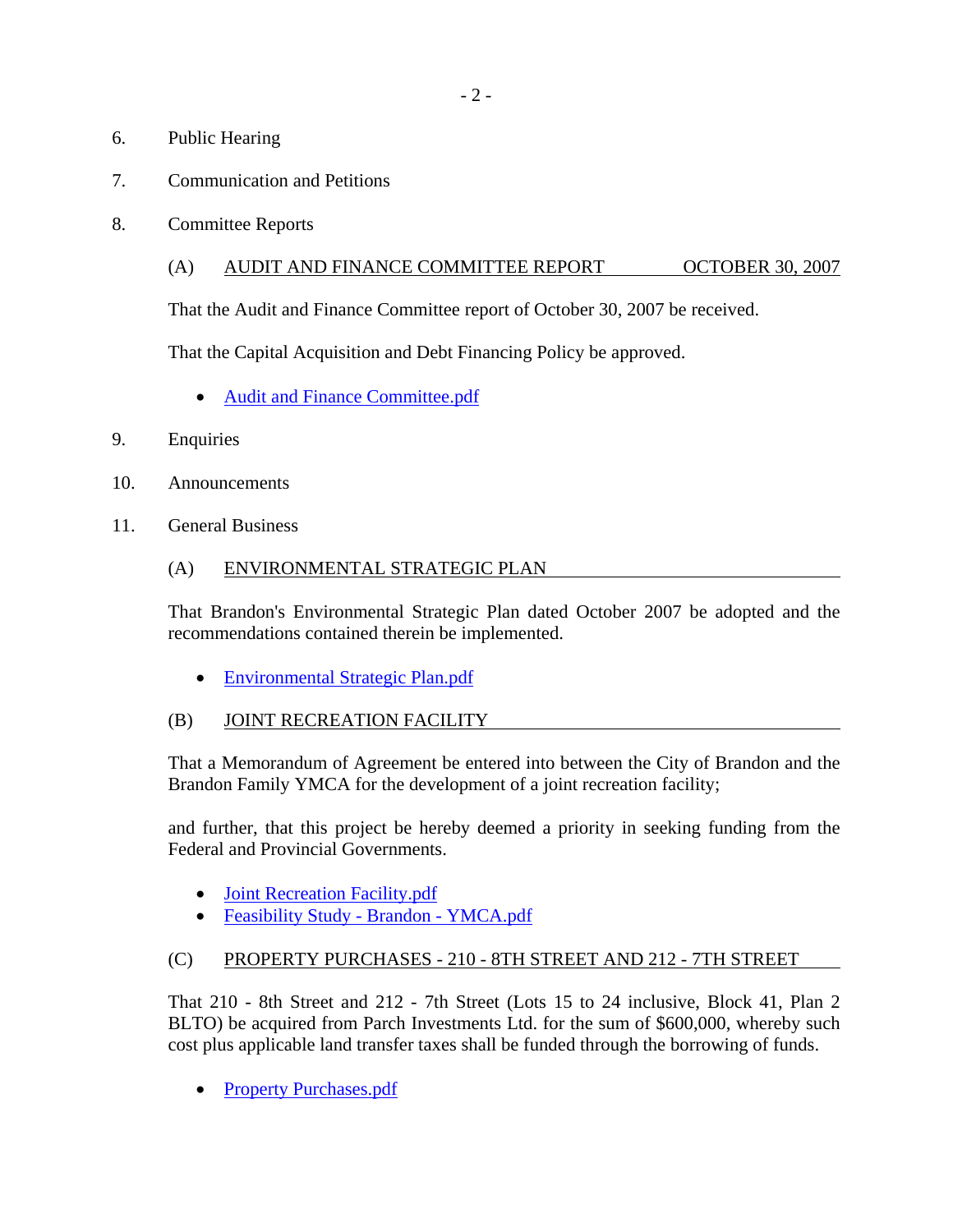### (D) REQUIREMENT FOR NO PARKING RESTRICTIONS ON SERVICE ROAD

That the Traffic Engineering Branch of Manitoba Infrastructure and Transportation be requested to install "No Parking" signs along each side of Middleton Avenue, and Highland Avenue for the entire length of each avenue between 1st Street North and 18th Street North.

- Requirement for No Parking Restrictions on Service Road.pdf
- (E) 2008 APPOINTMENT OF DEPUTY MAYOR AND ACTING DEPUTY MAYOR

That pursuant to Subsection 15(a) of Organizational By-law No. 6650, Councillor Don Jessiman be appointed Deputy Mayor to perform all duties of the Mayor, if the Mayor is absent from the municipality, or is incapable, through illness or other cause, of performing his duties as Head of Council with term of office to expire on November 16th, 2008.

That pursuant to Subsection 15(b) of Organizational by-law No. 6650, Councillor Jeff Harwood be appointed Acting Deputy Mayor to perform all duties of the Mayor, if both the Mayor and the Deputy Mayor are absent from the municipality, or are incapable, through illness or other cause, of performing their respective duties as Head or Deputy Head of Council with term of office to expire on November 16th, 2008.

• 2008 Appointment of Deputy Mayor and Acting Deputy Mayor.pdf

# (F) 2008 APPOINTMENTS TO COUNCIL COMMITTEES

That in accordance with Subsection 15(c) of Organizational By-law No. 6650, the following appointments be and are hereby made to the following Council Committees with terms of office to expire November 16th, 2008:

Audit and Finance Committee Mayor Dave Burgess (Chair) Councillor Murray Blight Councillor Ken Fitzpatrick Councillor Doug Paterson

Grants Review Committee Councillor Margo Campbell Councillor Don Jessiman Councillor James McCrae

Poverty Committee Councillor Errol Black Councillor Margo Campbell Councillor Garth Rice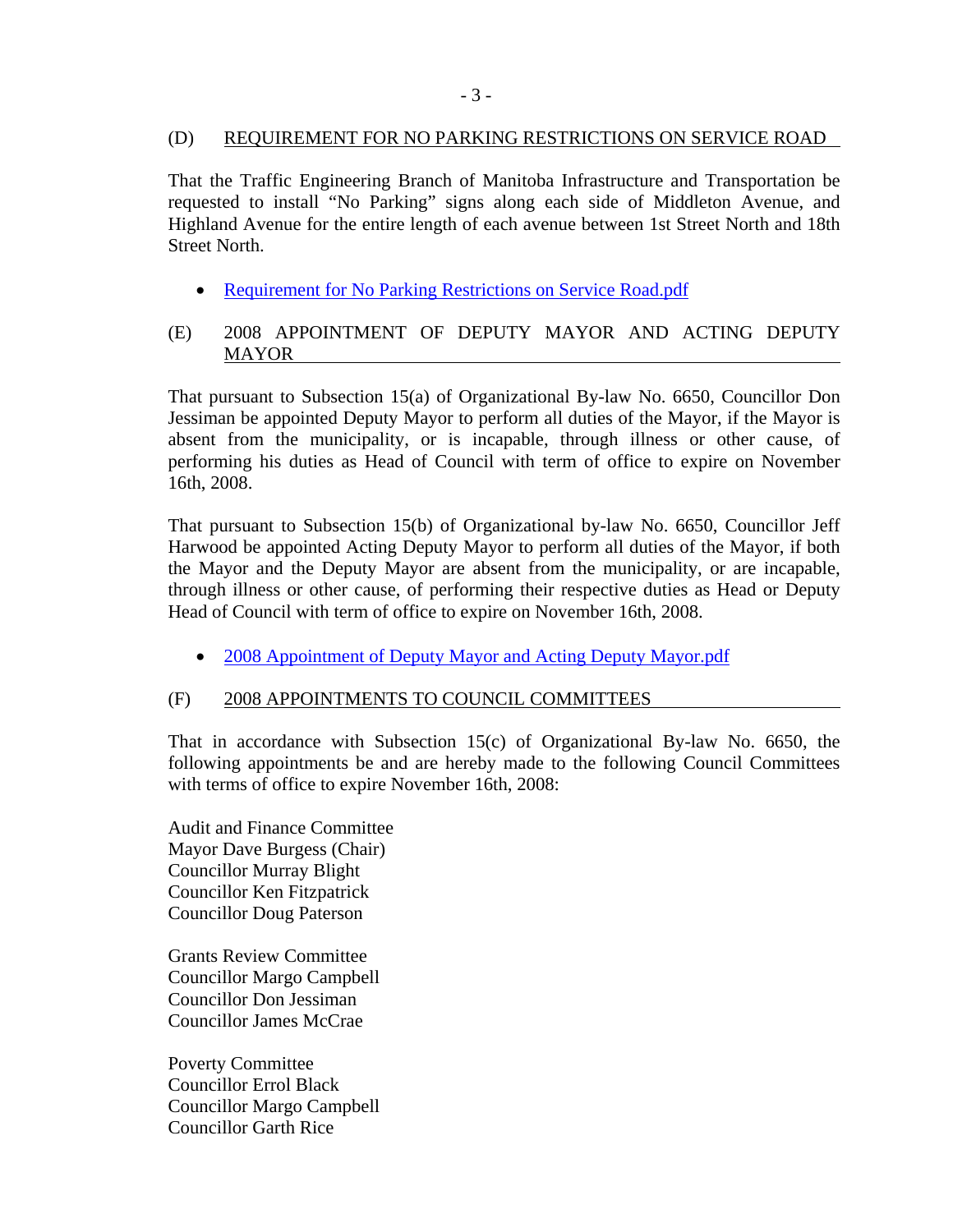Brandon Municipal Heritage Committee Councillor Jeff Harwood Councillor Doug Paterson

Personnel Committee Mayor Dave Burgess (Chair) Councillor Don Jessiman Councillor James McCrae Councillor Doug Paterson

Taxi Appeal Committee Mayor Burgess (Chair) Councillor Garth Rice (Acting Chair) Councillor Jeff Harwood Councillor Don Jessiman (Alternate) Councillor Doug Paterson (Alternate)

• 2008 Appointments to Council Committees.pdf

#### (G) 2008 APPOINTMENTS TO OTHER BOARDS AND COMMITTEES

That in accordance with Subsection 15.(d) of Organizational By-law No. 6650, the following appointments be made to the following committees and boards with terms of office to expire December 31st, 2008:

Brandon and Area Planning District Board Mayor Dave Burgess Councillor Vince Barletta Councillor Jeff Harwood Councillor Garth Rice (Alternate)

Building Standards Committee Councillor Ken Fitzpatrick Councillor Doug Paterson Councillor Garth Rice Councillor Vince Barletta (Alternate) Councillor Murray Blight (Alternate)

Joint Task Force City of Brandon and Brandon School Division Councillor Murray Blight Councillor Ken Fitzpatrick Councillor James McCrae

Westbran Human Resources Opportunity Centre Councillor Doug Paterson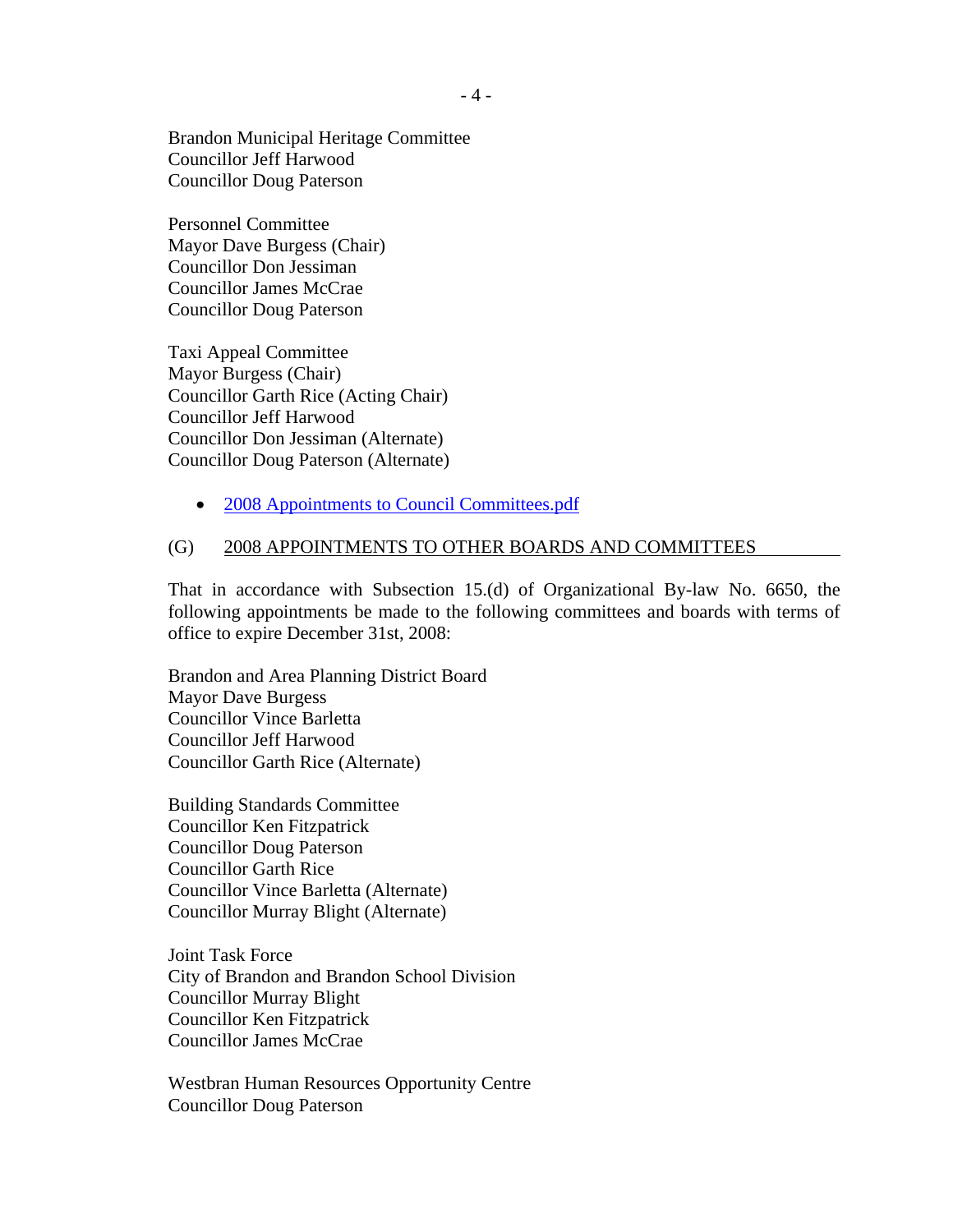Keystone Agricultural and Recreational Centre Councillor Ken Fitzpatrick Councillor Jeff Harwood

Western Manitoba Centennial Auditorium Councillor Murray Blight Councillor Jim McCrae Councillor Garth Rice

Western Manitoba Regional Library Councillor Vince Barletta

• 2008 Appointments to Other Boards and Committees.pdf

#### (H) 2008 SCHEDULE OF CITY COUNCIL MEETINGS

That pursuant to Subsection 15.(e) of Organizational By-law No. 6650, regular meetings of City Council be held on the following dates in 2008:

Monday, January 7, 2008 Monday, January 21, 2008 Monday, February 4, 2008 Tuesday, February 19, 2008 Monday, March 3, 2008 Monday, March 17, 2008 Monday, April 7, 2008 Monday, April 21, 2008 Monday, May 5, 2008 Tuesday, May 20, 2008 Monday, June 16, 2008 Monday, June 30, 2008 Monday, August 18, 2008 Monday, September 8, 2008 Monday, September 22, 2008 Monday, October 6, 2008 Monday, October 20, 2008 Monday, November 3, 2008 Monday, November 17, 2008 Monday, December 8, 2008 Monday, December 22, 2008

• Schedule of Meetings - 2008.pdf